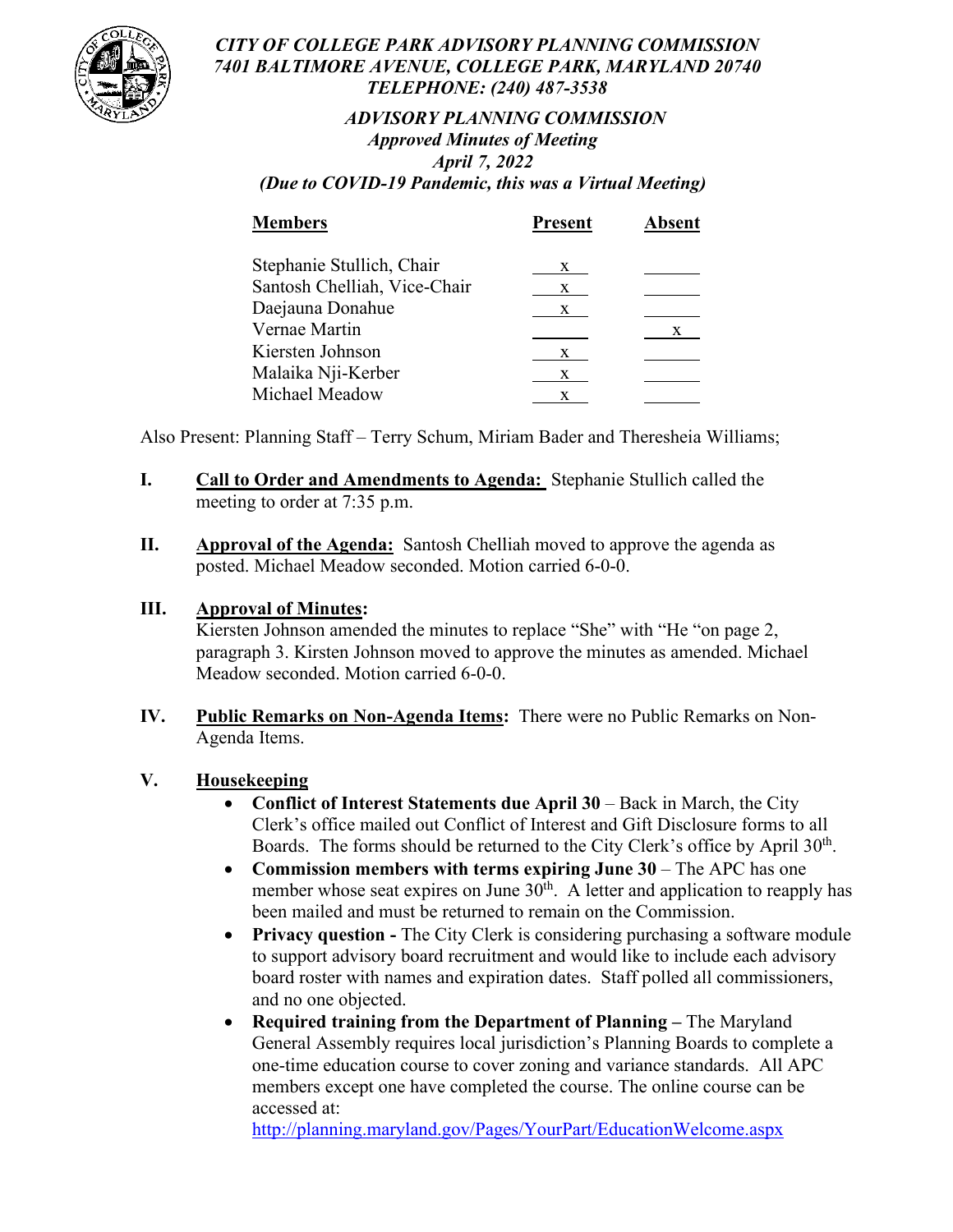• **Future in-person, hybrid, or zoom meetings** – Most commissioners were interested in returning to in-person meetings. Commissioners agreed that hybrid meetings would offer flexibility and the option to ease back to in-person meetings. Commissioners voted to go to hybrid meetings starting with the May 5<sup>th</sup> meeting. Staff will contact members before each meeting to find out if they will be attending in person or virtually. If the pandemic situation should change, the location of future meetings will be addressed. It was also suggested that staff offer a tour of the new City Hall before the start of the May 5<sup>th</sup> meeting for any interested member.

#### **VI. Update on Planning and Development Activity**

- **New Zoning Ordinance Effective April 1 –** The new Zoning Ordinance became effective on April 1, 2022. All properties in the City have new zoning categories. The new zoning will affect variance cases that come before the APC. The lot coverage will increase from 30% to 35% and side yard setbacks must be a minimum of 8 feet on both sides. For new development projects, the developer will have the option for two years to develop their properties under the old or current Zoning Code. Developers will also be required to schedule a pre-application meeting with neighborhood organizations. If the developer builds under the old code, they would be exempt from scheduling a preapplication meeting.
- **Adelphi Road Purple Line Sector Plan –** A hearing was held on this Sector Plan by the County Planning Board on April  $7<sup>th</sup>$  to discuss staff analysis, testimony and recommendations. They voted 3-0-0 to adopt the Sector Plan with the staff's recommendations. This Sector Plan received opposition from the City of College Park, the Town of University Park and the City of Hyattsville. There were over 1,000 pages of testimony in the record and countless exhibits, which were analyzed by the Planning Board staff. The Planning Board will adopt the resolution next week, which will codify what was approved at the hearing. The next step is for the adopted plan to go to the District Council for approval.
- **College Park Age-Friendly Development Plan –** A public meeting was held on March 14, 2022, where consultants presented draft vision statements and sought community input. The city received a grant from Park and Planning on behalf of the City Seniors Committee to prepare the plan that will address housing, transportation, communication, economic development, and health. A draft plan should be available in the middle of May and presented to the City Council. The Senior Committee is interested in having the draft sent to community groups and civic associations for their review and then they will ask that the City Council formally adopt the plan and pursue some of the actions recommended in the plan.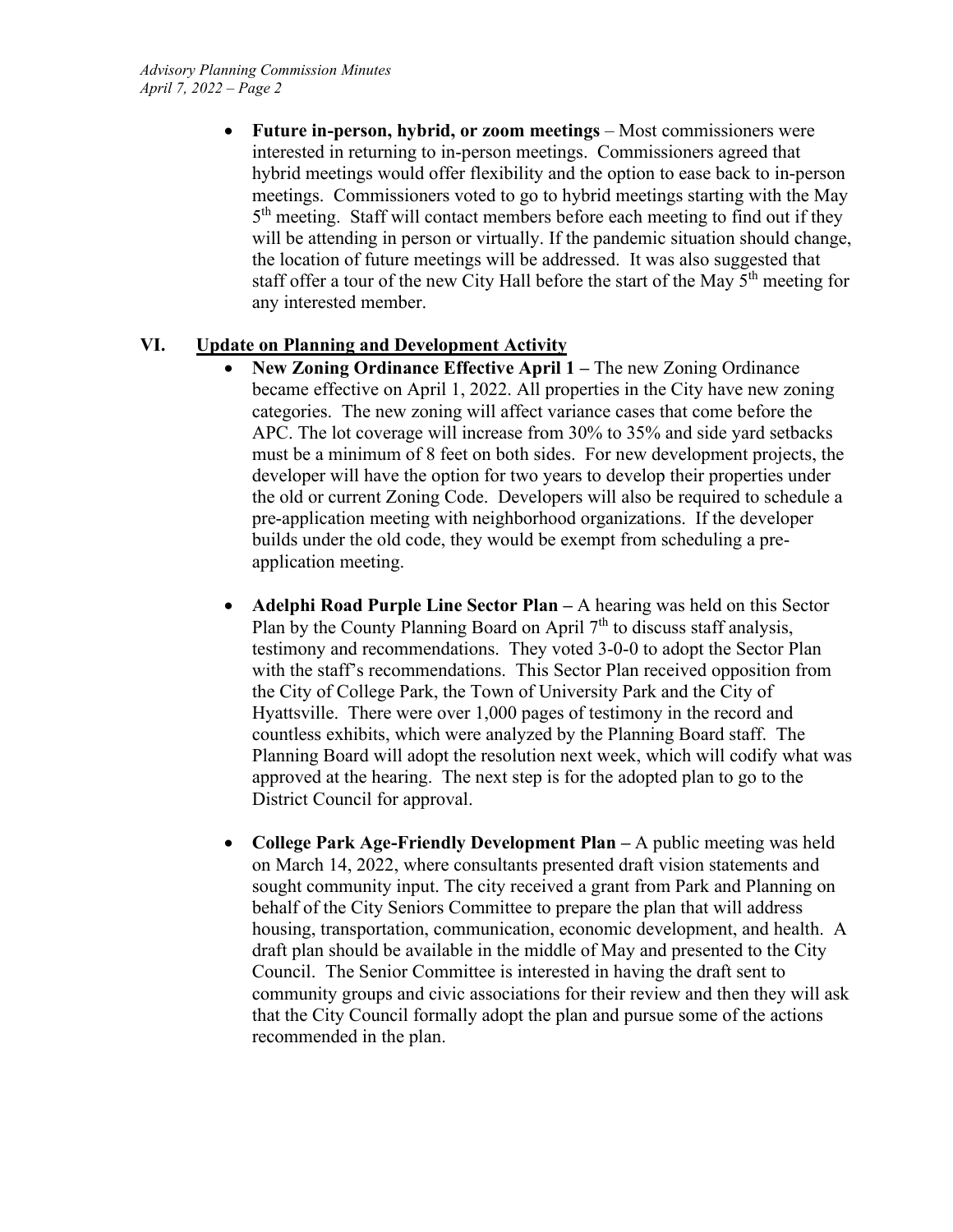#### • **Status of Development Review Applications**

- o Tony Akaras, owner of 7131 Baltimore Avenue, will be before the APC at the June  $2<sup>nd</sup>$  meeting with his new team of engineers and architects to present revised plans for the site. This will allow APC to weigh in early with comments and Civic Associations will also be invited. The property is at Rt. 1 and Guilford Road and has been in a demolished state for about 5 years. The City's Code Department monitors the site but has done everything it can do within the law. The project was formerly known as the District 3 Social Club, but is now proposed for a mixeduse building with 12 apartment units and ground-floor retail. No applications have been filed.
- o On March 17, 2022, the city purchased the property at 4704 Calvert Road. Last year, a developer working with the property owner, Carlton Green, gave an informational presentation to the APC on possible development of the site. The proposed project met with objections from the community and did not proceed. The property was offered to the City and the City Council approved the purchase. The house on the property was built in the late 1890s and has 4 units. It was previously zoned for multifamily. The City will be exploring options for development of the property and will seek input from the APC.
- o Terrapin House, located on Rt 1 and Hartwick Road, came before the APC in December 2020, to present a conceptual plan for the site. They are moving forward, and the Preliminary Plan of Subdivision application has been accepted by Park and Planning for review. At this stage, adequate public facilities are addressed including traffic impacts. A Detailed Site Plan will follow this application.
- o ECOGrads is located at Rt. 1 and Quebec Street across from the student housing project called Tempo. The developer is Mark Manzo. A Preliminary Plan of Subdivision has been submitted to build 6 to 7 stories of graduate student housing. The proposed 123 units are intended to be small and affordable. Parking will be provided on-site and the 1/2-acre site will be completely developed. A Detailed Site Plan will follow this application.
- o On April 5, the City Council is slated to approve a new 3-year agreement for electric bicycles and scooters. The city is moving to implement forced parking, which will require all scooters and bikes to be parked in a designated parking hub or at a bicycle rack. Fees will accrue to the user if they are not returned to their hub. Bicycles and Scooters are a popular alternative transportation mode, and the city would like to provide more parking opportunities. A new electric bike or seated scooter is being introduced with smaller wheels, a bigger seat,